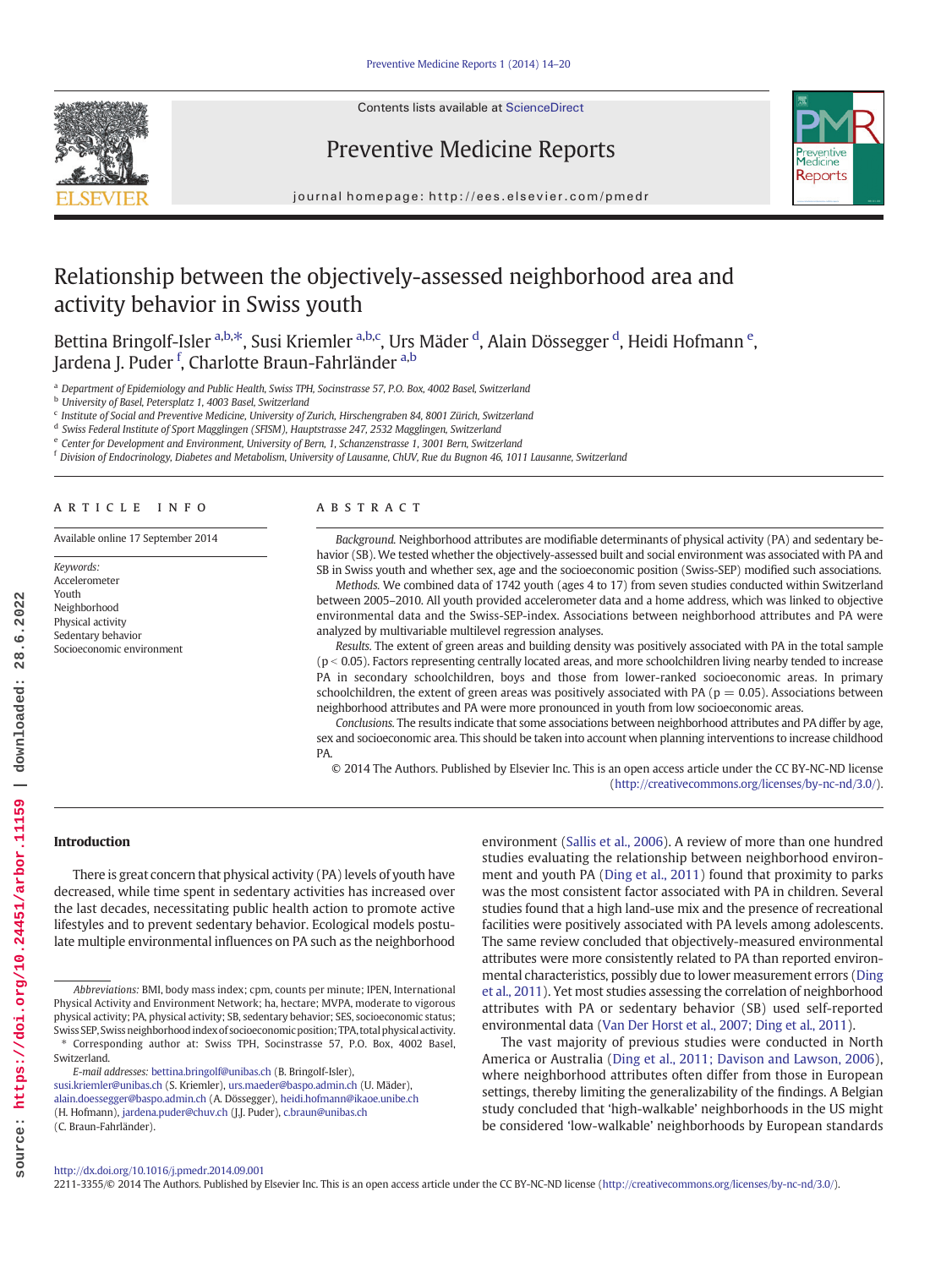(Van Dyck et al., 2009). Information from European youth primarily derives from Belgium where associations between objective neighborhood attributes and physical activity have been tested in adolescents. This study found significant associations between walkability and PA in low socioeconomic status (SES) neighborhoods but not in high SES neighborhoods (De Meester et al., 2012; De Meester et al., 2013a). Yet, information in younger age-groups is still scarce and patterns might differ by countries. An international comparison showed that significantly more Swiss than Belgian adolescents accumulated 60 min MVPA per day (Verloigne et al., 2012).

Assessing PA and SB represents a further challenge as self-reported PA and SB in children are of limited validity (Chinapaw et al., 2010; Bringolf-Isler et al., 2012). Thus, objective methods such as accelerometer measurements are recommended (Rowlands and Eston, 2007). Accelerometers are expensive and their use in population studies is time consuming, thus many accelerometer-based studies use only small sample sizes (Ferreira et al., 2007), thereby limiting their power for subgroup analyses. Yet, such analyses may be important for understanding whether the built environment has a differential impact on PA/SB for specific sub-groups (Ding et al., 2011; Boone-Heinonen and Gordon-Larsen, 2011).

We investigated in a large sample of 1742 Swiss youth (1) whether the objectively-assessed neighborhood was associated with accelerometer-based PA levels and SB of Swiss youth and (2) whether such associations were modified by sex, age or the socioeconomic position of the neighborhood.

# Methods

# Study population and setting

Data for Swiss students participating in seven studies (Brug et al., 2012; Zahner et al., 2006; Niederer et al., 2009; Bringolf-Isler et al., 2009; Genuneit et al., 2011; Von Mutius et al., 2006; Ikaö Bern et al., 2009) were extracted and compiled in a national database (Dössegger et al., 2013). The studies were conducted between 2005 and 2010 and used Actigraph accelerometers to assess PA. Two of the above studies were conducted in primary schools (Niederer et al., 2009; Von Mutius et al., 2006) two in secondary schools (Genuneit et al., 2011; Brug et al., 2012) and three in both (Zahner et al., 2006; Bringolf-Isler et al., 2009; Ikaö Bern et al., 2009). Two studies included primarily rural youth (Von Mutius et al., 2006; Genuneit et al., 2011) and two primarily urban ones (Brug et al., 2012; Niederer et al., 2009) whereas in the others, urban, suburban and rural youth were involved (Zahner et al., 2006; Bringolf-Isler et al., 2009; Ikaö Bern et al., 2009). To be included in this data pool, raw accelerometer data outputs, demographic information and an exact home address had to be available. The individual studies had been approved by the respective ethics committees. All participants or their parents gave written informed consent before participation.

# Accelerometer measures

All included studies used Actigraph accelerometers, model AM7164, GT1M or GT3X. Accelerometers measure the acceleration of the body, integrating the measures continuously as "counts" over a predefined time period. Previous studies have shown that the measures of the vertical axis are comparable between the different models (John et al., 2010; Kozey et al., 2010). Nevertheless, in the present study, all of the analyses were adjusted for accelerometer model. All accelerometers were removed for water activities and except for one study not worn during sleeping hours. As the studies used different epoch lengths (15 to 60 s), all files were reintegrated into an epoch of 60 s using ActiLife 4.9 software. Data reduction was conducted using MeterPlus 4.2 software. Non-wearing time was defined as a period of 20 min of consecutive zero counts. Children were included in the study if they had accumulated  $\geq$  10 hour wearing time on at least two weekdays and one weekend day. Besides total PA (TPA) in counts per minutes (cpm), moderate to vigorous PA (MVPA) was calculated using agedependent cut-offs (Freedson et al., 2005) and the cut-off for SB was set at 100 cpm (Trost et al., 2011).

#### Personal characteristics

Personal characteristics such as sex and age were obtained from questionnaires. Time of data collection was classified as summer (April to September) or winter (October to March).

# Environmental data

Environmental data were individually linked to valid addresses. For all neighborhood attributes, different buffer sizes (near, median and distant buffer) were used because no reference sizes exist for European settings. The definitions of the neighborhood attributes, the buffer sizes and the respective descriptive statistics are presented in Table 1. The selection of the neighborhood attributes has been based on previous analyses (Ding et al., 2011; Bringolf-Isler et al., 2010; Frank et al., 2009). These variables were expected to provide information about walkability such as density (population and building), diversity (land use mix) and design (intersection density) (Ewing and Cervero, 2010). We further included greenness (green space and woods), traffic danger (main street density), access to peers (schoolchildren density) and the socioeconomic position of the neighborhood. Arc Map 10 (Esri, 2011) was used to calculate the main street density and the intersection density. Information about population density, building density, mixed land use and the number of schoolchildren living nearby was based on census data (Bundesamt Für Statistik, 2009b; Bundesamt Für Statistik, 2009a). The mixed land use score is a simplified version of a score proposed by IPEN-group (International PA and Environment Network) (Frank et al., 2009). Information on green spaces and wooded areas was based on land use statistics (Bundesamt Für Statistik, 2010). The socioeconomic status of each neighborhood was based on the Swiss neighborhood index of socioeconomic position (Swiss-SEP) (Panczak et al., 2012) The Swiss SEP was validated and has been related to health outcomes and all-cause mortality (Panczak et al., 2012).

# Statistical analysis

All analyses were conducted with STATA 11.0 (Statacorp, 2007). Differences in the distribution of variables were analyzed using the Kruskal Wallis-test.

Spearman correlations and factor analyses were computed for all attributes of the near, median and distant neighborhood. To test the respective associations between cpm, MVPA and SB (dependent variables) and each of the environmental factors, multilevel regression models were computed, adjusting for sex, age, season, accelerometer model and study-cluster. MVPA and SB were additionally adjusted for wearing time. School was added as additional level (baseline model). Age was modeled using splines. The baseline regression models were then expanded to include all environmental attributes, unless they were highly ( $r > 0.60$ ) correlated with each other (expanded model). If so, the variable with the highest factor load has been used. The significance value was set at  $p < 0.05$  except for the testing of interactions ( $p < 0.1$ ). For subgroup analyses, the fully adjusted regression models were also run stratified by agegroup (primary schoolchildren aged 4 to 10 and secondary schoolchildren aged 11 to 17), sex and Swiss SEP-score-division (SEP score  $\leq$  5 and > 5). Interactions of the association between neighborhood attributes and PA (age-group ∗ neighborhood attributes, sex ∗ neighborhood attributes, SEP-score-division ∗ neighborhood attributes, study-cluster ∗ neighborhood attributes) were tested using the likelihood ratio test.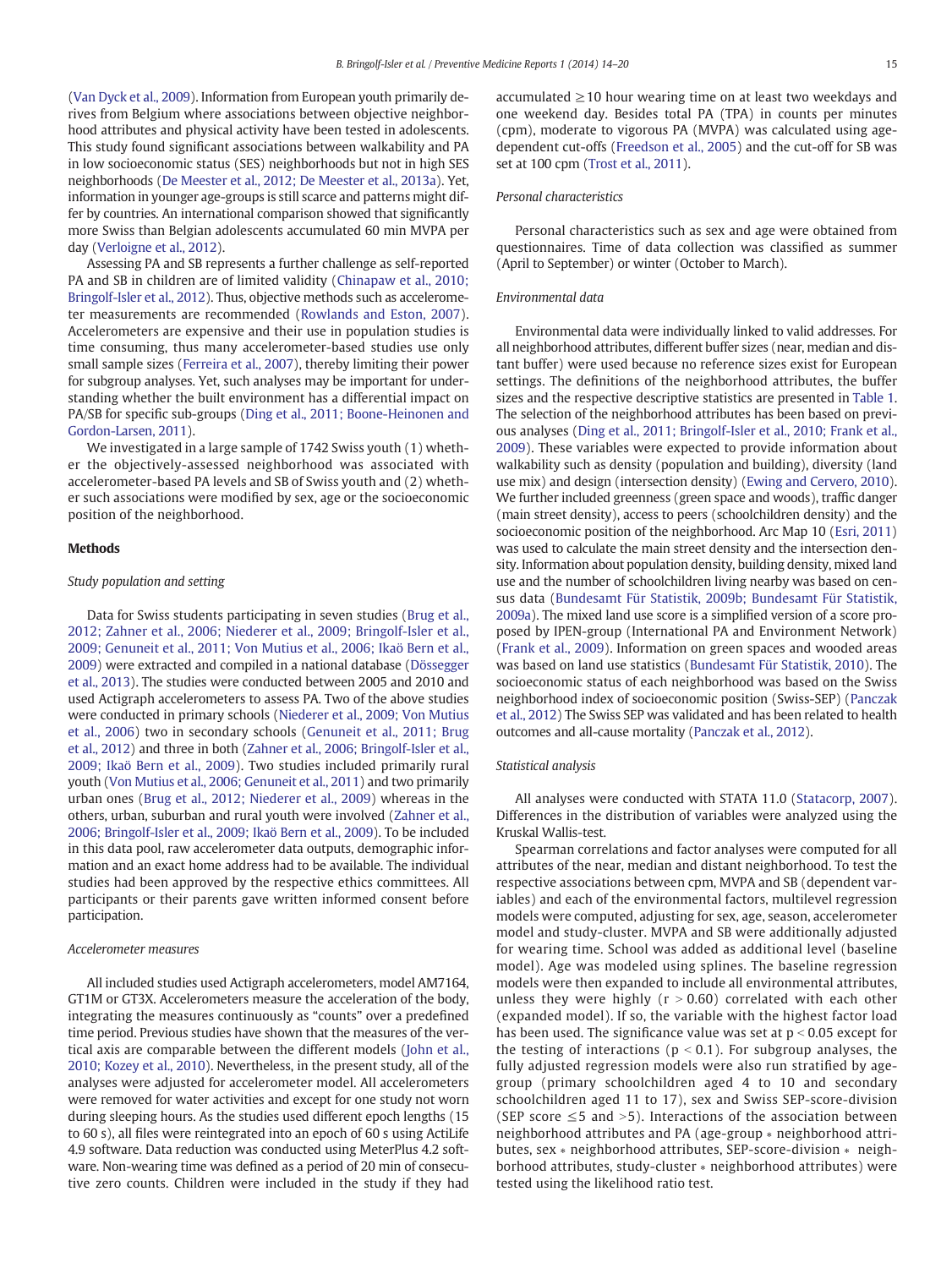# Table 1

Description of the neighborhood attributes.

| Variable name                                      | Variable description                                                                                                                                                                                                                                                                                          | Unit                                                                                                                                                                  | Near neighborhood<br>Mean $(SD)$ or $n$ $(\%)$ | Distant neighborhood<br>Mean $(SD)$ or $n(X)$ |
|----------------------------------------------------|---------------------------------------------------------------------------------------------------------------------------------------------------------------------------------------------------------------------------------------------------------------------------------------------------------------|-----------------------------------------------------------------------------------------------------------------------------------------------------------------------|------------------------------------------------|-----------------------------------------------|
| Main street density                                | Length of main street segments within a radius<br>around the place of residence                                                                                                                                                                                                                               | Meters per 200/500/1000 m buffer                                                                                                                                      | 444.9 (339.3)                                  | 9025.2 (5363.5)                               |
| Population density                                 | Data available per hectare (ha) and summed<br>up for different buffers                                                                                                                                                                                                                                        | n per 9/25/49 ha                                                                                                                                                      | 410.4 (361.9)                                  | 1666.7 (1464.0)                               |
| Building density                                   | Data available per hectare (ha) and summed<br>up for different buffers                                                                                                                                                                                                                                        | n per 9/25/49 ha                                                                                                                                                      | 53.5 (34.0)                                    | 208.9 (132,9.9)                               |
| Intersection density                               | Number of intersections per radius around the<br>place of residence                                                                                                                                                                                                                                           | n per 200/500/1000 m buffer                                                                                                                                           | 10.8(6.6)                                      | 193.1 (101.7)                                 |
| Land use mix                                       | Score indicating the presence or absence of 5 types                                                                                                                                                                                                                                                           | Score 1 to 5 per 9/25/49 ha                                                                                                                                           |                                                |                                               |
|                                                    | of land use (residential, entertainment, retail,                                                                                                                                                                                                                                                              | Score of 1 or 2:                                                                                                                                                      | 551 (31.6%)                                    | 176 (10.1%)                                   |
|                                                    | office, institutional) <sup>a</sup> per buffer                                                                                                                                                                                                                                                                | Score of 3:                                                                                                                                                           | 335 (19.2%)                                    | 70 (4.0%)                                     |
|                                                    | A score of 1 denotes residential only, while a<br>score of 5 indicates a high land-use mix.                                                                                                                                                                                                                   | Score of 4 or 5:                                                                                                                                                      | 865 (49.1%)                                    | 1496 (85.9%)                                  |
| Green space (parks, play<br>grounds and meadows)   | Number of hectares denoted to green spaces<br>within different buffers                                                                                                                                                                                                                                        | ha of parks, playgrounds, meadows<br>per 9/25/49 ha                                                                                                                   | 1.4(1.9)                                       | 8.0(8.7)                                      |
| Woods                                              | Number of hectares denoted to woods within<br>different buffers                                                                                                                                                                                                                                               | ha of parks, playgrounds, meadows<br>per 9/25/49 ha                                                                                                                   | 0.5(1.1)                                       | 5.3(6.9)                                      |
| School children density                            | Data available per hectare (ha) and summed<br>up for different buffers                                                                                                                                                                                                                                        | n per 9/25/49 ha                                                                                                                                                      | 13.4 (14.7)                                    | 90.1 (76.8)                                   |
| Socioeconomic neighborhood<br>position (Swiss SEP) | Score is based on the median rent per square<br>meter, the proportion of household headed by<br>a person with primary education or less, the<br>proportion headed by a person in a manual<br>or unskilled occupation and the mean number<br>of persons per room.<br>The lowest decile indicates low position. | Deciles of the Swiss SEP-score (The<br>neighborhood boundaries for each building<br>were defined by road network connectivity,<br>resulting in one buffer per child.) | 5.4(2.9)                                       |                                               |

9 ha results from a squared buffer of 3 \* 3 ha around the place of residence, 25 ha results form a squared buffer of 5 \* 5 ha around the place of residence and 49 ha results form a squared buffer of 7 ∗ 7 ha around the place of residence.

All studies were conducted in Switzerland between 2005 and 2010.

The same building categories were used in the International PA and Environment Network (IPEN)-score but the IPEN-score is based on floor area, information that was not available for Switzerland.

# Results

# Sociodemographic characteristics

Questionnaire information on personal factors were available for 2240 youth, 1860 of them had valid accelerometer data. The final sample consisted of 1742 youth who in addition provided a valid home address (Table 2). Older students and girls accumulated less TPA and MVPA and significantly more SB. During the summer season, all participants were significantly more physically active and less sedentary than in winter.

# Environmental factors

Building density, population density, intersection density and land-use mix were positively correlated ( $r = 0.48$  to 0.65) and negatively correlated with the amount of green space ( $r = -0.38$ ) to −0.62) (Supplementary Tables A.1 and A.2). When performing a factor analysis, these characteristics also loaded on one factor, possibly representing centrally located places of residence. In the near neighborhood but not in the distant neighborhood, main street density was independent of variables representing centrally located places of residence. Indicators of the social environment (Swiss SEP

#### Table 2

Characteristics and physical activity behavior of the study population.

|                  | n(%)       | <b>Total PA</b><br>$_{\rm (cpm)}$<br>Mean (SD) | <b>MVPA</b><br>(min/day)<br>Mean (SD) | SB<br>(min/day)<br>Mean (SD)   |
|------------------|------------|------------------------------------------------|---------------------------------------|--------------------------------|
| Total            | 1742 (100) | 601.1 (178.0)                                  | 192.4 (84.9)                          | 397.5 (75.6)                   |
| Primary school   | 759 (43.6) | 667.0 (175.0)                                  | 251.5 (67.3)                          | 328.00 (124.6)                 |
| (4 to 10 years)  |            |                                                |                                       |                                |
| Secondary school | 983 (56.4) | 550.2 $(163.1)$ ***                            | 146.8 $(71.9)$ ***                    | 451.1 $(113.8)$ <sup>***</sup> |
| (11 to 17 years) |            |                                                |                                       |                                |
| <b>Boys</b>      | 875 (50.2) | 645.3 (178.4)                                  | 204.5 (84.0)                          | 387.4 (74.9)                   |
| Girls            | 867 (49.8) | 557.5 (166.2)***                               | $180.7(83.9)$ ***                     | 407.7 (75.3) ***               |
| Summer           | 976 (56.0) | 627.1 (184.8)                                  | 213.8 (82.6)                          | 386.4 (75.5)                   |
| Winter           | 766 (44.0) | 568.0 $(163.3)^{***}$                          | $165.3(82.9)$ ***                     | 411.6 $(75.8)$ ***             |

PA = physical activity.

cpm = counts per minute.

MVPA = moderate to vigorous physical activity.

 $SB =$  sedentary behavior.

All studies were conducted in Switzerland between 2005 and 2010.

 $*$  p ≤ 0.05.

 $*$  *p* ≤ 0.01.

\*\*\*  $p \leq 0.001$ .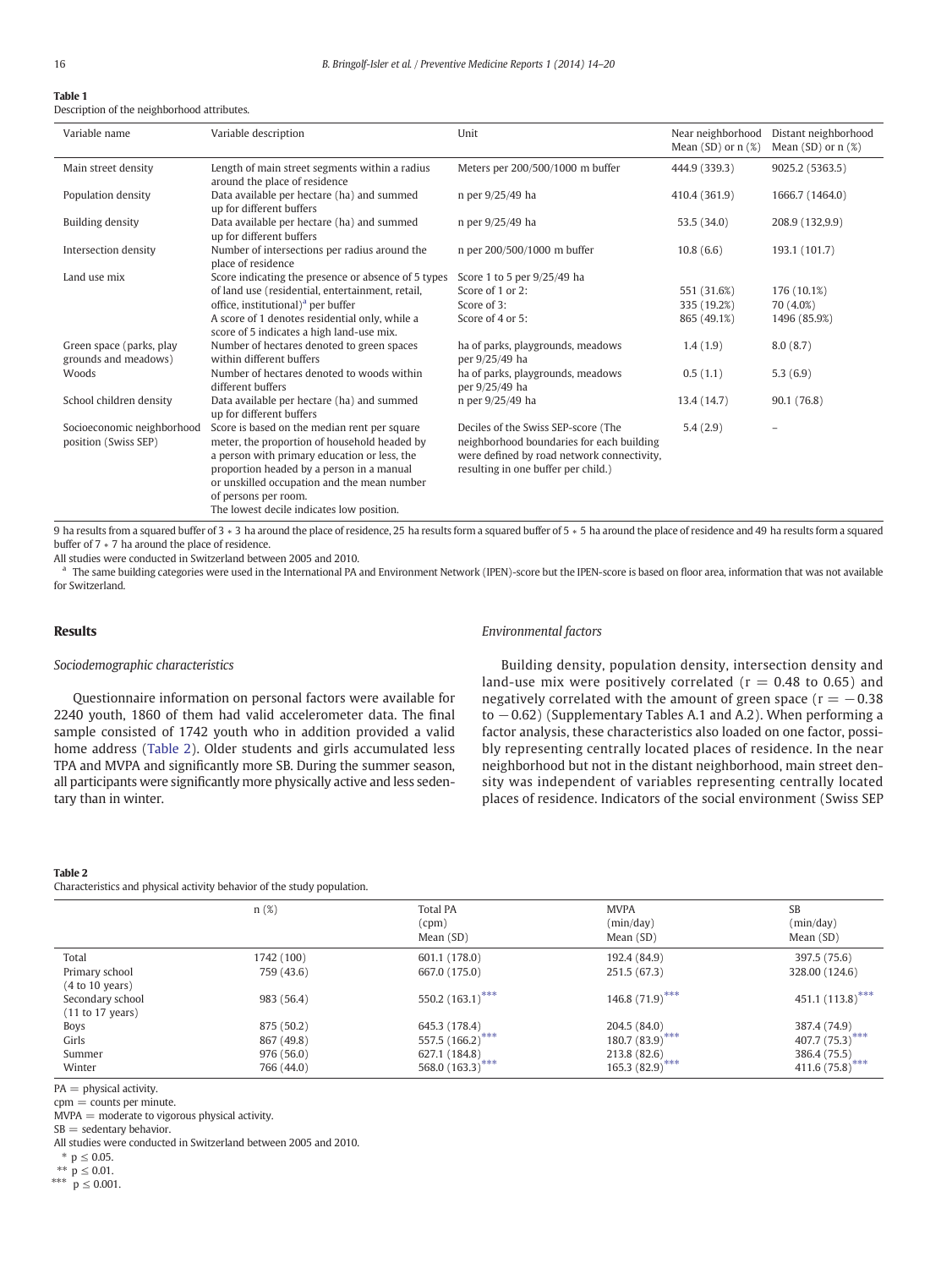# Table 3

Adjusted associations between near neighborhood attributes and physical activity behavior (regression coefficient<sup>a</sup> (95% confidence interval)).

|                                                                                   |                    | <b>Total PA</b><br>(cpm)         |                                | <b>MVPA</b><br>(min/day)       |                                | Sedentary<br>(min/day)         |                                |
|-----------------------------------------------------------------------------------|--------------------|----------------------------------|--------------------------------|--------------------------------|--------------------------------|--------------------------------|--------------------------------|
|                                                                                   | Unit               | Baseline<br>model <sup>b</sup>   | Expanded<br>model <sup>c</sup> | Baseline<br>model <sup>b</sup> | Expanded<br>model <sup>c</sup> | Baseline<br>model <sup>b</sup> | Expanded<br>model <sup>c</sup> |
| Main street density                                                               | m per 200 m buffer | $-7.9$<br>$(-18.1, 2.2)$         | $-6.1$<br>$(-17.0, 4.8)$       | $-0.9$<br>$(-3.7, 1.9)$        | $-0.9$<br>$(-3.7, 2.2)$        | $-1.1$<br>$(-5.1, 2.9)$        | $-1.3$<br>$(-5.6, 3.1)$        |
| Population density                                                                | $n/9$ ha           | 3.4<br>$(-7.8, 14.7)$            |                                | 2.7<br>$(-0.4, 5.8)$           |                                | $-2.1$<br>$(-6.6, 2.3)$        |                                |
| <b>Building density</b><br>(in model 2 representative<br>for central urban areas) | $n/9$ ha           | 12.1<br>$(-0.4, 24.6)$           | 17.3<br>$(2.9, 31.7)^*$        | 2.9<br>$(-0.5, 6.4)$           | 4.2<br>$(0.2, 8.2)^*$          | $-0.8$<br>$(-5.8, 4.1)$        | $-4.2$ ( $-10, 1.5$ )          |
| Intersection density                                                              | n per 200 m buffer | 2.4<br>$(-7.4 \text{ to } 12.2)$ |                                | 1.7<br>$(-1.0, 4.4)$           |                                | $-1.2$<br>$(-5.1, 2.7)$        |                                |
| Mixed land use                                                                    | Score 1-5          | 8.3<br>$(-9.4, 25.9)$            |                                | 3.2<br>$(-1.7, 8.0)$           |                                | $-2.8$<br>$(-9.8, 4.2)$        |                                |
| Green space                                                                       | ha/9 ha            | 7.6<br>$(-1.9, 17.0)$            | 12.0<br>$(1.8, 22.7)^*$        | 1.4<br>$(-1.2, 3.9)$           | 2.4<br>$(-0.4, 5.2)$           | $-3.6$<br>$(-7.4, 0.2)$        | $-4.5$<br>$(-8.7, -0.4)^*$     |
| Woods                                                                             | ha/9 ha            | 1.2<br>$(-5.7, 8.1)$             | 3.3<br>$(-3.6, 10.3)$          | $-0.5$<br>$(-2.4, 1.4)$        | $-0.1$<br>$(-2.1, 2.0)$        | 0.8<br>$(-1.9, 3.6)$           | 0.5<br>$(-2.7, 3.6)$           |
| Schoolchildren density                                                            | $n/9$ ha           | 4.0<br>$(-3.511.5)$              | 2.6<br>$(-3.4, 8.6)$           | $-0.4$<br>$(-2.5, 1.6)$        | $-0.5$<br>$(-2.2, 1.1)$        | 2.3<br>$(-0.7, 5.3)$           | 1.9<br>$(-0.5, 4.2)$           |
| Socioeconomic neighborhood<br>position (Swiss SEP) <sup>d</sup>                   | Deciles 1-10       | 15.5<br>$(1.0, 30.0)^*$          | $11.4 (-3.6, 26.4)$            | 2.0<br>$(-2.0, 6.0)$           | 1.3<br>$(-2.8, 5.4)$           | 4.7<br>$(-1.1, 10.5)$          | 4.4<br>$(-1.6, 10.4)$          |

 $PA = physical activity.$ 

 $com = counts$  per minute.

 $MVPA =$  moderate to vigorous physical activity.

Green space = parks, playgrounds and meadows.

All studies were conducted in Switzerland between 2005 and 2010.

\*  $p < 0.05$ .

For an increase of one interquartile range (from the 25th to the 75th percentile) of each environmental attribute.

**b** Baseline model: adjusted for sex, age, season of data collection, accelerometer device wearing time and study.

 $c$  Expanded model: adjusted for baseline model plus all neighborhood attributes shown in the table.

 $d = 1$  = lowest decile of the Swiss socioeconomic neighborhood position score.

and schoolchildren density) were weakly correlated with the neighborhood environmental attributes.

# Associations between the environment and PA or SB

In the near environment among the variables representing centrally located places of residence, building density and green space were associated with PA measures (Table 3). Main street density tended to be negatively associated with TPA, yet not statistically significant. Living in an area with a higher SEP-score was associated with more TPA in the baseline model. Except for green space, none of the near neighborhood attributes was significantly associated with SB.

Results were similar when the attributes of the distant neighborhood were related to PA measures (Supplementary Table B), except for the association between main street density, which tended to be associated with more PA and less SB in the more distant neighborhood.

# Interactions by age, sex and Swiss SEP-score-division

Significant interactions between environmental characteristics and PA in the near neighborhood were found by age, sex and SEP-score-division (Fig. 1 and Supplementary Table C). Interactions by SEP-score-division were the most frequent ones. Associations between TPA and main street density, building density and the number of schoolchildren as well as MVPA and building density were stronger in those living in lower socioeconomic neighborhoods. Moreover, a significant negative association between building density and green spaces with SB was found only in youth living in low SEP-index neighborhoods. More green space in the neighborhood had a strongly positive association with TPA and SB in younger children. Older youth tended to be more active in areas with a high building density and in areas where more school-aged children lived. Boys were slightly more active and less sedentary when living in an area of high building density and when more schoolchildren lived close by. No significant interaction was found by study-cluster in the near environment.

#### Discussion

This study investigated the relation between youths' objectivelyassessed physical and social environment and their PA behavior measured by accelerometers. Neighborhood characteristics representing a centrally located place of residence were correlated among each other, but were independent of main street density and of indicators of the social environment. High building density and more green space in the neighborhood were positively associated with PA. Except for green space, none of the neighborhood attributes was significantly related to SB in the total sample. Subgroup analyses revealed that several of the observed associations were modified by socioeconomic neighborhood, age and sex.

In the present study youth were more physically active in centrally located areas (represented by building density) which is in line with some previous studies showing that access to parks and greater housing density increased objectively measured PA of children (Roemmich et al., 2007). Associations between building density and PA were particularly evident in secondary schoolchildren, boys and youth from low SES areas. This is important as the decrease of physical activity by age and the higher prevalence of obesity in youth from a lower SES status is a concern (Ferreira et al., 2007). Priority in the planning of interventions should thus be given to these vulnerable subgroups. Yet, in urban areas access to parks should be provided, especially for younger children.

Land-use mix score, indicating the degree to which diversity of land use was present in a given neighborhood, was not related to objectivelyassessed PA although the factor is correlated to building density. Mixed land use has previously been related to reported walk trip frequency (Frank et al., 2007) and mode of travel to school (Larsen et al., 2009)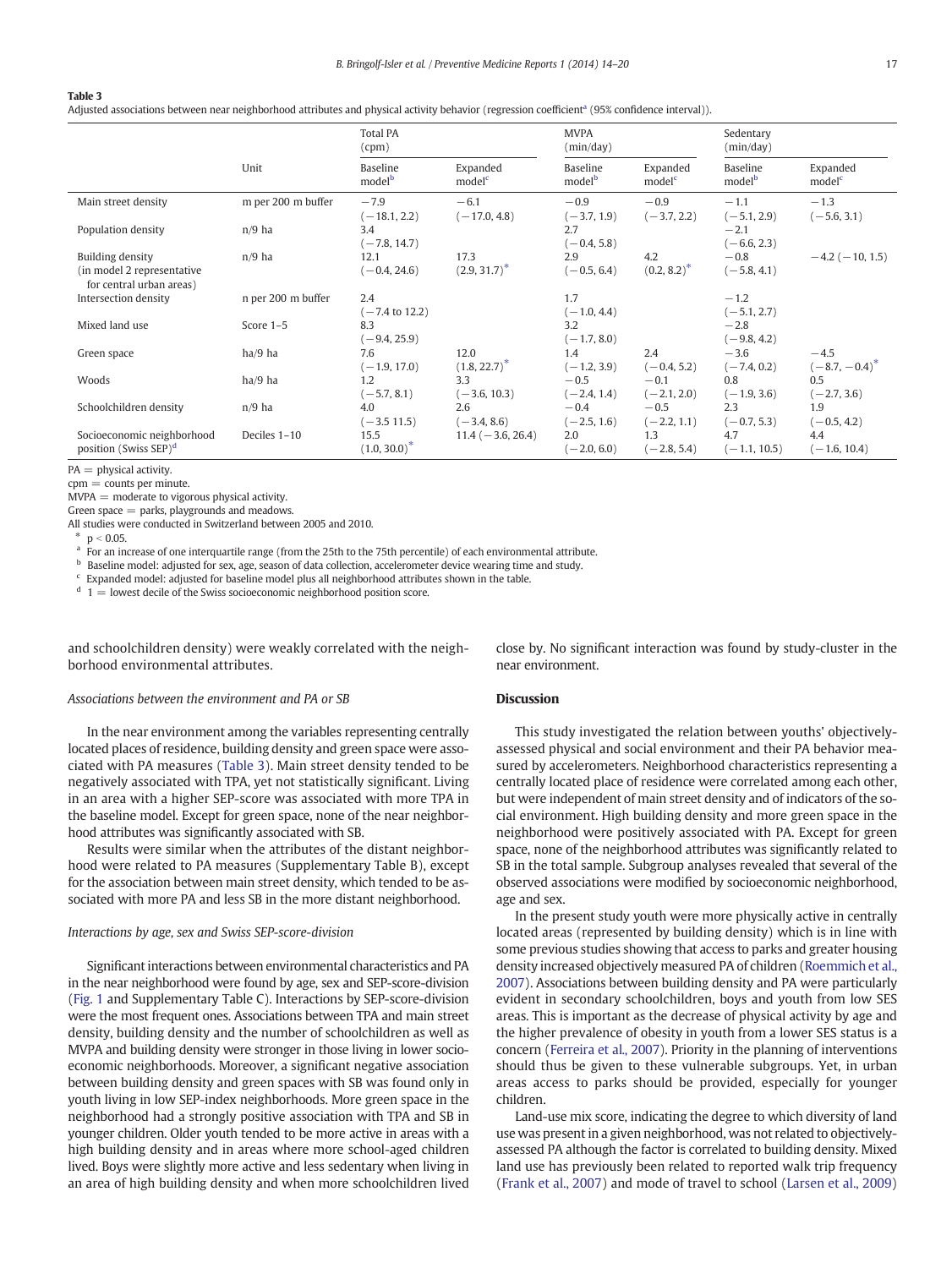

Fig. 1. Stratified analyses by age-group, sex and neighborhood socioeconomic position class for neighborhood. Regression coefficients<sup>a</sup> and 95% confidence intervals for total physical activity are given by environmental attribute. Legend: cpm counts per minute. SEP neighborhood socioeconomic position.<sup>a</sup> for an increase of one interquartile range (from the 25th to the 75th percentile) of each environmental factor. \* significant interaction (likelihood ratio test <0.1). All studies were conducted in Switzerland between 2005 and 2010.

in US studies, but not to objectively-measured PA (Ding et al., 2011). Half of the youth in the present study lived in one of the high land-use mix score categories (49.1% in category 4 or 5), limiting discrimination capacity of the present analysis. A recent Belgian study (De Meester et al., 2013b) of adolescents also reported that the perceived land-use mix reached a mean of 3.8 for a score ranging from 1 to 4. A high land-use mix score might thus be a more typical feature of European urban form.

Neighborhood attributes of different zones around the place of residence were evaluated in the present study. Associations with PA were strongest with indicators of the near environment, which is in line with the observation that children tend to be active close to home and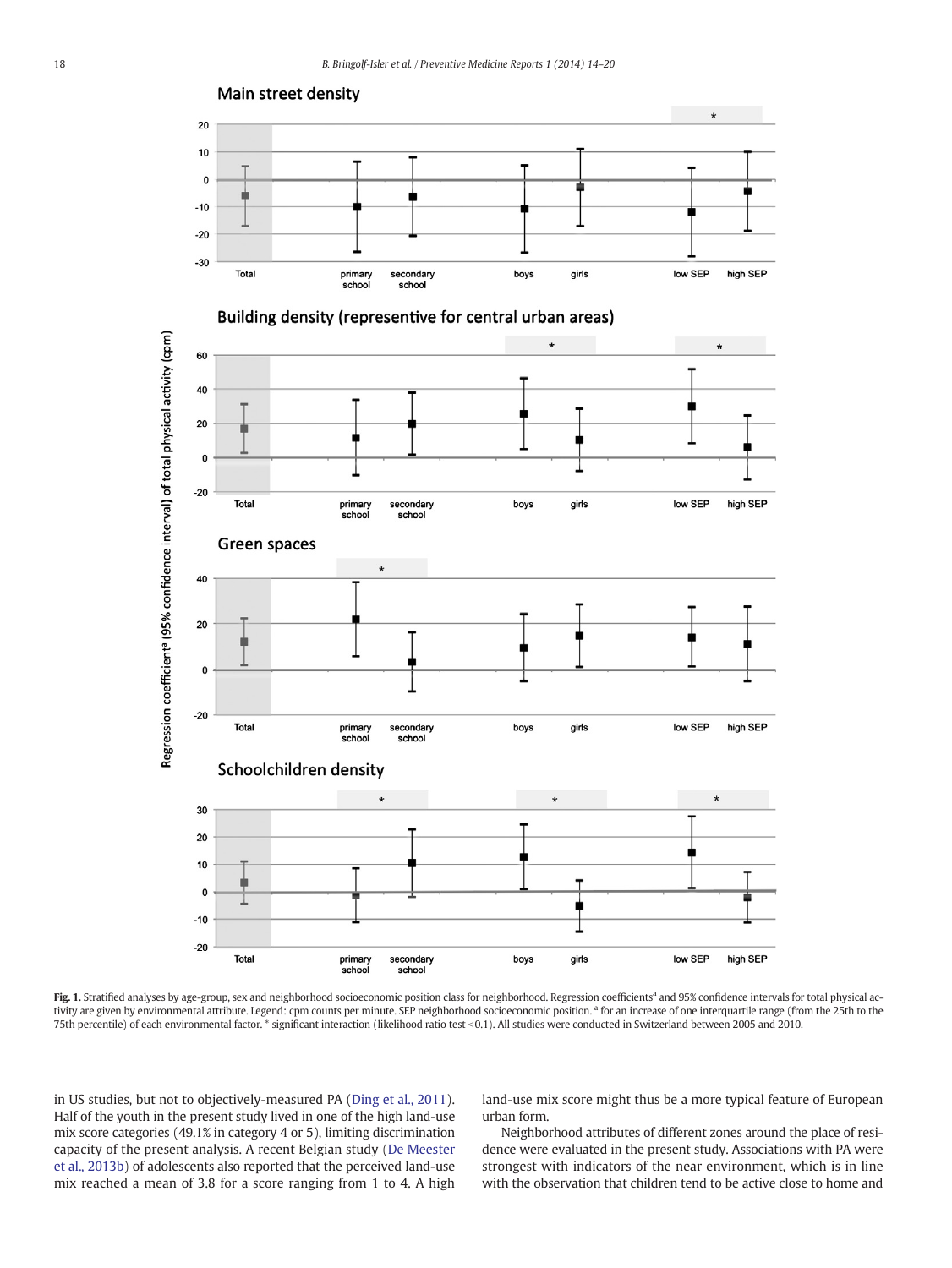spend the majority of their physically active time in their immediate neighborhood (Jones et al., 2009).

The role of neighborhood SES in youths' PA is complex and evidence of an association with PA is conflicting (Stone et al., 2012; Voorhees et al., 2009). These discrepancies might reflect the variability of definitions of neighborhood SES and, our limited understanding of how SES relate to measures of physical activity. It might also be due to effect modification as several studies found that associations between neighborhood attributes and PA were different in low and in high SES neighborhoods (De Meester et al., 2012; Owen et al., 2007; Kerr et al., 2006) In the present study, all significant associations between the built environment and PA behavior were found in youth from the lower SEPscore-division. Moreover, also schoolchildren density was only associated with TPA when analyses were restricted to low SEP-score neighborhoods. Schoolchildren density in the near environment may be an indicator of opportunities for unstructured play with peers. In line with this interpretation, Brockmann et al. showed that children from low SES neighborhoods have less access to structured exercise, but profit more from unstructured play for their PA (Brockman et al., 2009). Such findings should be integrated in urban planning, as children living in low SES areas are generally those who are most difficult to reach through PA interventions (De Meester et al., 2013a).

For an individual child, the measured beneficial or negative effect of environmental factors on physical activity is a few minutes or counts. Yet, given the widespread exposure to these environmental factors, their impact on physical activity at a population level may be considerable. In addition, measures of the built environment used in the present study were rather crude, resulting in considerable exposure misclassification and generally leading to an underestimation of the effect estimates.

The present study fills several gaps highlighted in previous systematic reviews (Ding et al., 2011; Davison and Lawson, 2006; Ferreira et al., 2007). It used objectively-measured data both to assess neighborhood characteristics as well as PA. In contrast to many US- and Australianbased studies (Ding et al., 2011), it was conducted in Europe and was based on a sufficiently large dataset to allow for subgroup analysis. Yet, the study also has several limitations. Accelerometer measurements were collected in different studies. Although standardized data reduction methods were applied and the study-cluster and accelerometer device were controlled for, we cannot completely exclude that the heterogeneity of the data collection affected the results. A second limitation is the cross sectional design of the study prohibiting causal inferences. Then, multiple testing might have caused type 1 errors. Finally data on parental perceptions were not available. Yet, the interaction of an individual with the environment and the assessment of parental fears might be as important as measuring the environment itself (Maddison et al., 2009). Thus future studies should combine information from objective neighborhood attributes and parental perceptions.

# **Conclusions**

The physical environment and the social environment were associated with youths' PA. Associations of the built environment with PA were particularly seen in youth from low SES-neighborhood providing a potential to improve PA by urban planning in those who are difficult to reach through other PA interventions. Overall, access to green spaces in the immediate neighborhood seems to be relevant to stimulate physical activity. Future studies should include information about objective neighborhood attributes, individual psycho-social characteristics as well as parental neighborhood perceptions.

# Conflict of interest statement

The authors declare that there are no conflicts of interest.

# Acknowledgments

This work was supported by the Swiss Federal Commission of Sports. The funding source had no role in the study design; in the collection, analysis and interpretation of data; in the writing of the report; and in the decision to submit the article for publication. The authors are grateful to their colleagues, Marco Waser, Christian Schindler, Adrian Spörri-Fahrni and the Swiss National Cohort for their support.

# Appendix A. Supplementary data

Supplementary data to this article can be found online at [http://dx.](http://dx.doi.org/10.1016/j.pmedr.2014.09.001) [doi.org/10.1016/j.pmedr.2014.09.001](http://dx.doi.org/10.1016/j.pmedr.2014.09.001).

# References

- Boone-Heinonen, J., Gordon-Larsen, P., 2011. [Life stage and sex speci](http://refhub.elsevier.com/S2211-3355(14)00005-9/rf0005)ficity in relationships [between the built and socioeconomic environments and physical activity. J.](http://refhub.elsevier.com/S2211-3355(14)00005-9/rf0005) [Epidemiol. Community Health 65, 847](http://refhub.elsevier.com/S2211-3355(14)00005-9/rf0005)–852.
- Bringolf-Isler, B., Grize, L., Mader, U., Ruch, N., Sennhauser, F.H., Braun-Fahrlander, C., 2009. [Assessment of intensity, prevalence and duration of everyday activities in](http://refhub.elsevier.com/S2211-3355(14)00005-9/rf0010) [Swiss school children: a cross-sectional analysis of accelerometer and diary data.](http://refhub.elsevier.com/S2211-3355(14)00005-9/rf0010) [Int. J. Behav. Nutr. Phys. Act. 6, 50](http://refhub.elsevier.com/S2211-3355(14)00005-9/rf0010).
- Bringolf-Isler, B., Grize, L., Mader, U., Ruch, N., Sennhauser, F.H., Braun-Fahrlander, C., 2010. [Built environment, parents' perception, and children's vigorous outdoor play.](http://refhub.elsevier.com/S2211-3355(14)00005-9/rf0015) [Prev. Med. 50, 251](http://refhub.elsevier.com/S2211-3355(14)00005-9/rf0015)–256.
- Bringolf-Isler, B., Mader, U., Ruch, N., Kriemler, S., Grize, L., Braun-Fahrlander, C., 2012. [Measuring and validating physical activity and sedentary behavior comparing a](http://refhub.elsevier.com/S2211-3355(14)00005-9/rf0020) [parental questionnaire to accelerometer data and diaries. Pediatr. Exerc. Sci. 24,](http://refhub.elsevier.com/S2211-3355(14)00005-9/rf0020) [229](http://refhub.elsevier.com/S2211-3355(14)00005-9/rf0020)–245.
- Brockman, R., Jago, R., Fox, K.R., Thompson, J.L., Cartwright, K., Page, A.S., 2009. "[Get off the](http://refhub.elsevier.com/S2211-3355(14)00005-9/rf0025) sofa and go and play": family and socioeconomic infl[uences on the physical activity of](http://refhub.elsevier.com/S2211-3355(14)00005-9/rf0025) 10–[11 year old children. BMC Public Health 9, 253](http://refhub.elsevier.com/S2211-3355(14)00005-9/rf0025).
- Brug, J., Van Stralen, M.M., Te Velde, S.J., et al., 2012. [Differences in weight status and](http://refhub.elsevier.com/S2211-3355(14)00005-9/rf0030) [energy-balance related behaviors among schoolchildren across Europe: the](http://refhub.elsevier.com/S2211-3355(14)00005-9/rf0030) [ENERGY-project. PLoS One 7, e34742.](http://refhub.elsevier.com/S2211-3355(14)00005-9/rf0030)
- Bundesamt Für Statistik, 2009a. GEOSTAT Datenbeschreibung: Eidgenössische Betriebszählung 2008. [www.bfs.admin.ch/bfs/portal/de/index/dienstleistungen/](http://www.bfs.admin.ch/bfs/portal/de/index/dienstleistungen/geostat/datenbeschreibung/eidgenoessische_betriebszaehlung2.html) [geostat/datenbeschreibung/eidgenoessische\\_betriebszaehlung2.html](http://www.bfs.admin.ch/bfs/portal/de/index/dienstleistungen/geostat/datenbeschreibung/eidgenoessische_betriebszaehlung2.html) (Online).
- Bundesamt Für Statistik, 2009b. GEOSTAT Datenbeschreibung: Volkszählung 2000. [http://](http://www.bfs.admin.ch/bfs/portal/de/index/dienstleistungen/geostat/datenbeschreibung/volks-__gebaeude-2.html) [www.bfs.admin.ch/bfs/portal/de/index/dienstleistungen/geostat/](http://www.bfs.admin.ch/bfs/portal/de/index/dienstleistungen/geostat/datenbeschreibung/volks-__gebaeude-2.html) [datenbeschreibung/volks-\\_\\_gebaeude-2.html](http://www.bfs.admin.ch/bfs/portal/de/index/dienstleistungen/geostat/datenbeschreibung/volks-__gebaeude-2.html) (Online).
- Bundesamt Für Statistik, 2010. GEOSTAT Datenbeschreibung: Arealstatistik nach Nomenklatur 2004-Standard. [http://www.bfs.admin.ch/bfs/portal/de/index/](http://www.bfs.admin.ch/bfs/portal/de/index/dienstleistungen/geostat/datenbeschreibung/arealstatistik_noas04.html) [dienstleistungen/geostat/datenbeschreibung/arealstatistik\\_noas04.html](http://www.bfs.admin.ch/bfs/portal/de/index/dienstleistungen/geostat/datenbeschreibung/arealstatistik_noas04.html) (Online).
- Chinapaw, M.J., Mokkink, L.B., Van Poppel, M.N., Van Mechelen, W., Terwee, C.B., 2010. [Physical activity questionnaires for youth: a systematic review of measurement prop](http://refhub.elsevier.com/S2211-3355(14)00005-9/rf0035)[erties. Sports Med. 40, 539](http://refhub.elsevier.com/S2211-3355(14)00005-9/rf0035)–563.
- Davison, K.K., Lawson, C.T., 2006. [Do attributes of the physical environment in](http://refhub.elsevier.com/S2211-3355(14)00005-9/rf0040)fluence [children's physical activity? A review of the literature. Int. J. Behav. Nutr. Phys. Act.](http://refhub.elsevier.com/S2211-3355(14)00005-9/rf0040) [3, 19](http://refhub.elsevier.com/S2211-3355(14)00005-9/rf0040).
- De Meester, F., Van Dyck, D., De Bourdeaudhuij, I., Deforche, B., Sallis, J.F., Cardon, G., 2012. [Active living neighborhoods: is neighborhood walkability a key element for Belgian](http://refhub.elsevier.com/S2211-3355(14)00005-9/rf0055) [adolescents? BMC Public Health 12, 7](http://refhub.elsevier.com/S2211-3355(14)00005-9/rf0055).
- De Meester, F., Van Dyck, D., De Bourdeaudhuij, I., Deforche, B., Cardon, G., 2013a. [Do psy](http://refhub.elsevier.com/S2211-3355(14)00005-9/rf0045)[chosocial factors moderate the association between neighborhood walkability and](http://refhub.elsevier.com/S2211-3355(14)00005-9/rf0045) [adolescents' physical activity? Soc. Sci. Med. 81, 1](http://refhub.elsevier.com/S2211-3355(14)00005-9/rf0045)–9.
- De Meester, F., Van Dyck, D., De Bourdeaudhuij, I., Deforche, B., Cardon, G., 2013b. [Does](http://refhub.elsevier.com/S2211-3355(14)00005-9/rf0050) [the perception of neighborhood built environmental attributes in](http://refhub.elsevier.com/S2211-3355(14)00005-9/rf0050)fluence active trans[port in adolescents? Int. J. Behav. Nutr. Phys. Act. 10, 38](http://refhub.elsevier.com/S2211-3355(14)00005-9/rf0050).
- Ding, D., Sallis, J.F., Kerr, J., Lee, S., Rosenberg, D.E., 2011. [Neighborhood environment and](http://refhub.elsevier.com/S2211-3355(14)00005-9/rf0060) [physical activity among youth a review. Am. J. Prev. Med. 41, 442](http://refhub.elsevier.com/S2211-3355(14)00005-9/rf0060)–455.
- Dössegger, A., Ruch, N., Jimmy, G., 2013. [Reactivity to accelerometer measurement of chil](http://refhub.elsevier.com/S2211-3355(14)00005-9/rf9050)[dren and adolescents. Med. Sci. Sports Exerc. 46 \(6\), 1140](http://refhub.elsevier.com/S2211-3355(14)00005-9/rf9050)–1146.
- Esri, 2011. [ArcGIS Desktop: Release 10. Environmental Systems Research Institute,](http://refhub.elsevier.com/S2211-3355(14)00005-9/rf0220) [Redlands, CA](http://refhub.elsevier.com/S2211-3355(14)00005-9/rf0220).
- Ewing, R., Cervero, R., 2010. [Travel and the built environment](http://refhub.elsevier.com/S2211-3355(14)00005-9/rf0075)—a meta-analysis. J. Am. [Plan. Assoc. 76, 265](http://refhub.elsevier.com/S2211-3355(14)00005-9/rf0075)–294.
- Ferreira, I., Van Der Horst, K., Wendel-Vos, W., Kremers, S., Van Lenthe, F.J., Brug, J., 2007. [Environmental correlates of physical activity in youth](http://refhub.elsevier.com/S2211-3355(14)00005-9/rf0080) — a review and update. Obes. [Rev. 8, 129](http://refhub.elsevier.com/S2211-3355(14)00005-9/rf0080)–154.
- Frank, L., Kerr, J., Chapman, J., Sallis, J., 2007. [Urban form relationships with walk trip fre](http://refhub.elsevier.com/S2211-3355(14)00005-9/rf0085)[quency and distance among youth. Am. J. Health Promot. 21, 305](http://refhub.elsevier.com/S2211-3355(14)00005-9/rf0085)–311.
- Frank, L.D., Sallis, J.F., Saelens, B.E., et al., 2009. [The development of a walkability index:](http://refhub.elsevier.com/S2211-3355(14)00005-9/rf0090) [application to the Neighborhood Quality of Life Study. Br. J. Sports Med. 44, 924](http://refhub.elsevier.com/S2211-3355(14)00005-9/rf0090)–933.
- Freedson, P., Pober, D., Janz, K.F., 2005. [Calibration of accelerometer output for children.](http://refhub.elsevier.com/S2211-3355(14)00005-9/rf0095) [Med. Sci. Sports Exerc. 37, S523](http://refhub.elsevier.com/S2211-3355(14)00005-9/rf0095)–S530. Genuneit, J., Buchele, G., Waser, M., et al., 2011. [The GABRIEL Advanced Surveys: study de-](http://refhub.elsevier.com/S2211-3355(14)00005-9/rf0100)
- [sign, participation and evaluation of bias. Paediatr. Perinat. Epidemiol. 25, 436](http://refhub.elsevier.com/S2211-3355(14)00005-9/rf0100)–447. IKAÖ Bern, Interface Luzern, Verkehrsteiner Bern, 2009. [Der Verkehr aus Sicht der Kinder](http://refhub.elsevier.com/S2211-3355(14)00005-9/rf0225).